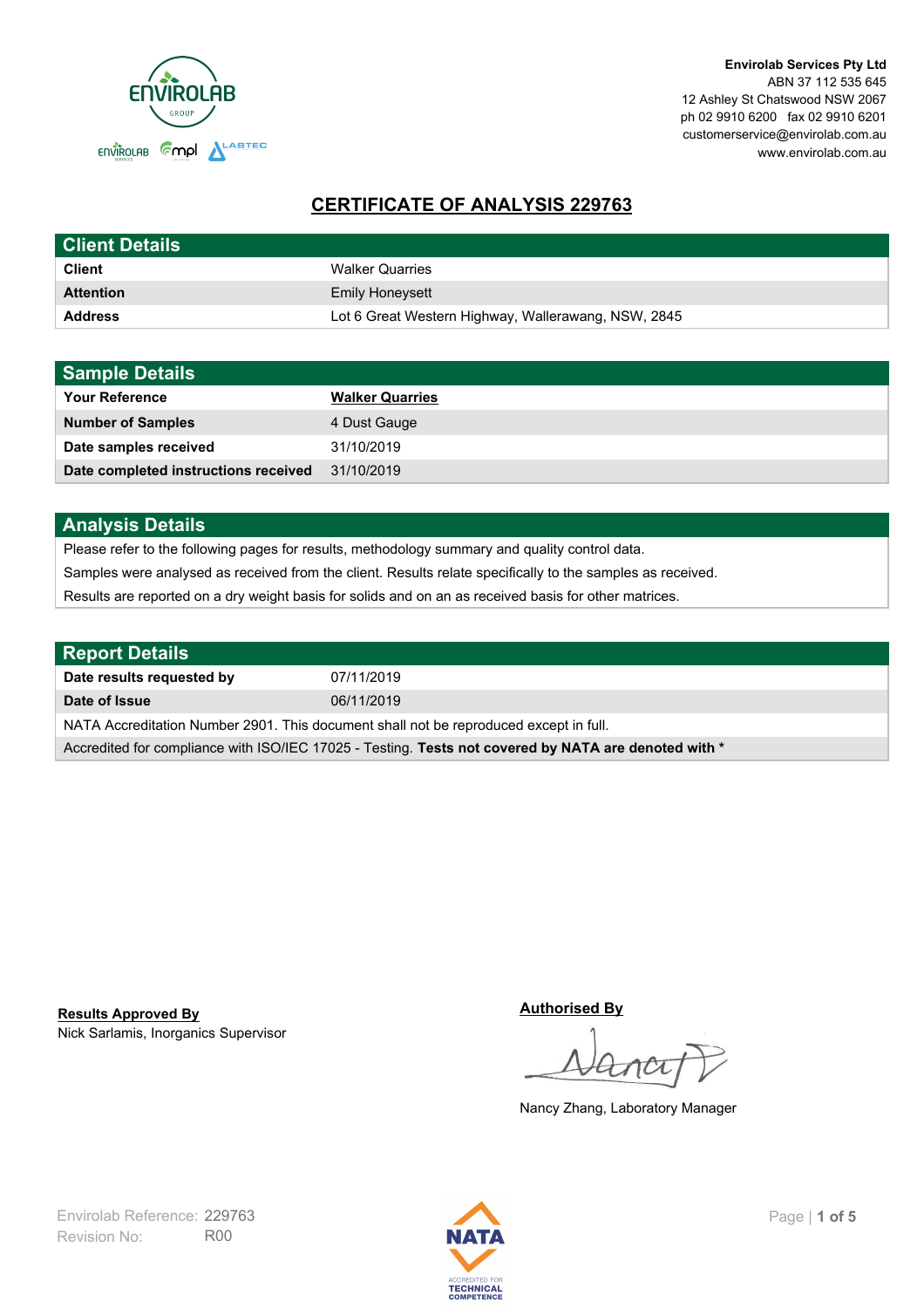#### **Client Reference: Walker Quarries**

| Dust Deposition AS 3580.10.1       |                          |                   |                   |                 |                   |
|------------------------------------|--------------------------|-------------------|-------------------|-----------------|-------------------|
| Our Reference                      |                          | 229763-1          | 229763-2          | 229763-3        | 229763-4          |
| <b>Your Reference</b>              | <b>UNITS</b>             | DG <sub>1</sub>   | DG <sub>2</sub>   | DG <sub>3</sub> | DG4               |
| Date Sampled                       |                          | 30/10/2019        | 30/10/2019        | 30/10/2019      | 30/10/2019        |
| Type of sample                     |                          | <b>Dust Gauge</b> | <b>Dust Gauge</b> | Dust Gauge      | <b>Dust Gauge</b> |
| Date Extracted                     | $\blacksquare$           | 29/10/2019        | 29/10/2019        | 29/10/2019      | 29/10/2019        |
| Date analysed                      | $\overline{\phantom{a}}$ | 29/10/2019        | 29/10/2019        | 29/10/2019      | 29/10/2019        |
| Dust Gauge Start Date              | --                       | 30/09/2019        | 30/09/2019        | 30/09/2019      | 30/09/2019        |
| Dust Gauge End Date                | --                       | 30/10/2019        | 30/10/2019        | 30/10/2019      | 30/10/2019        |
| Dust - No. of Days Collected<br>-- |                          | 31                | 31                | 31              | 31                |
| Insoluble Solids                   | g/m <sup>2</sup> /month  | 1.9               | 2.3               | 2.7             | 2.7               |
| Combustible Matter                 | g/m <sup>2</sup> /month  | 0.3               | 0.3               | 0.5             | 0.5               |
| Ash                                | $q/m^2$ /month           | 1.6               | 2.0               | 2.2             | 2.2               |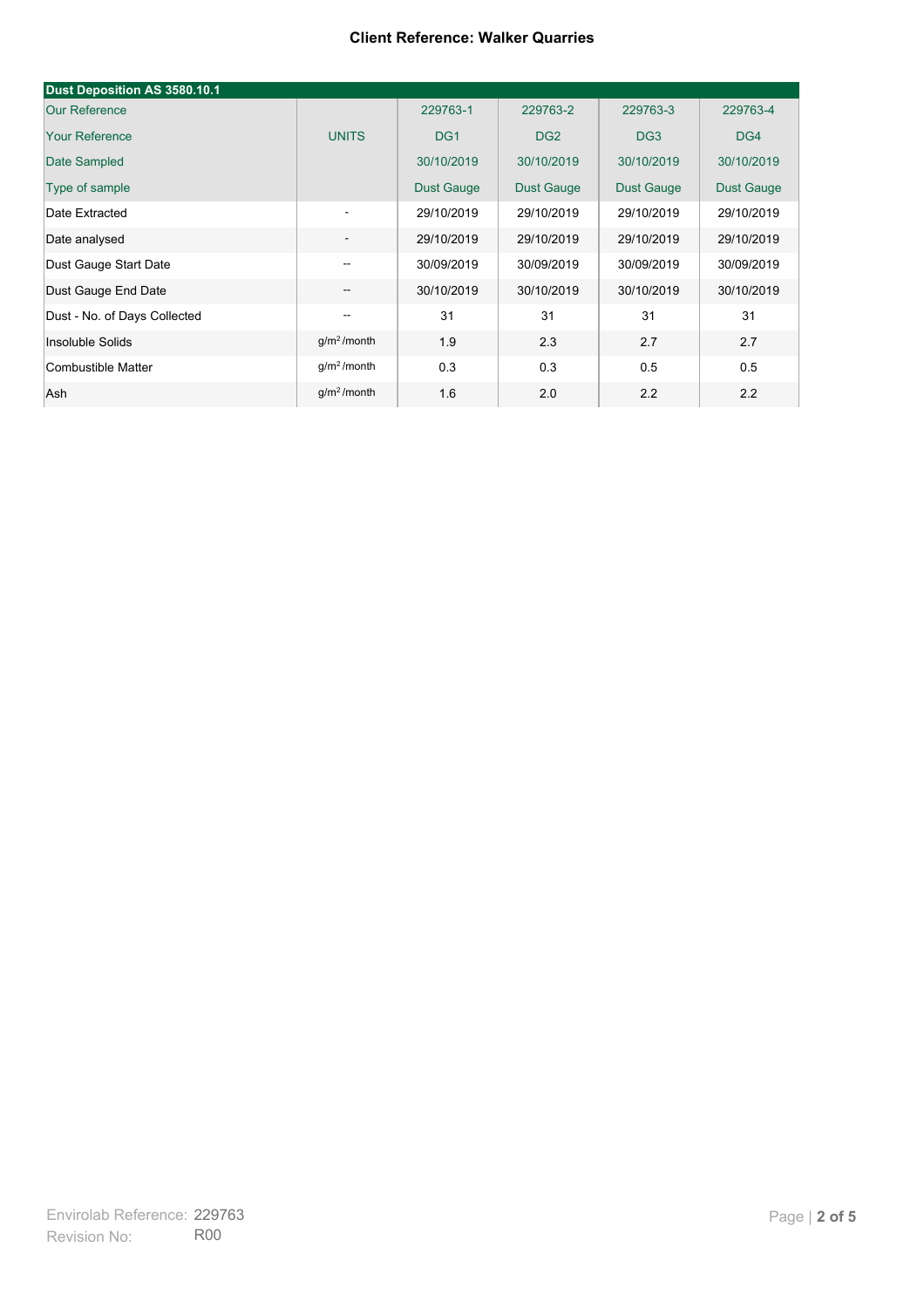#### **Client Reference: Walker Quarries**

| <b>Method ID</b> | <b>Methodology Summary</b>                               |
|------------------|----------------------------------------------------------|
| AS 3580.10.1     | Analysis of dust gauges by AS 3580.10.1 (analysis only). |

F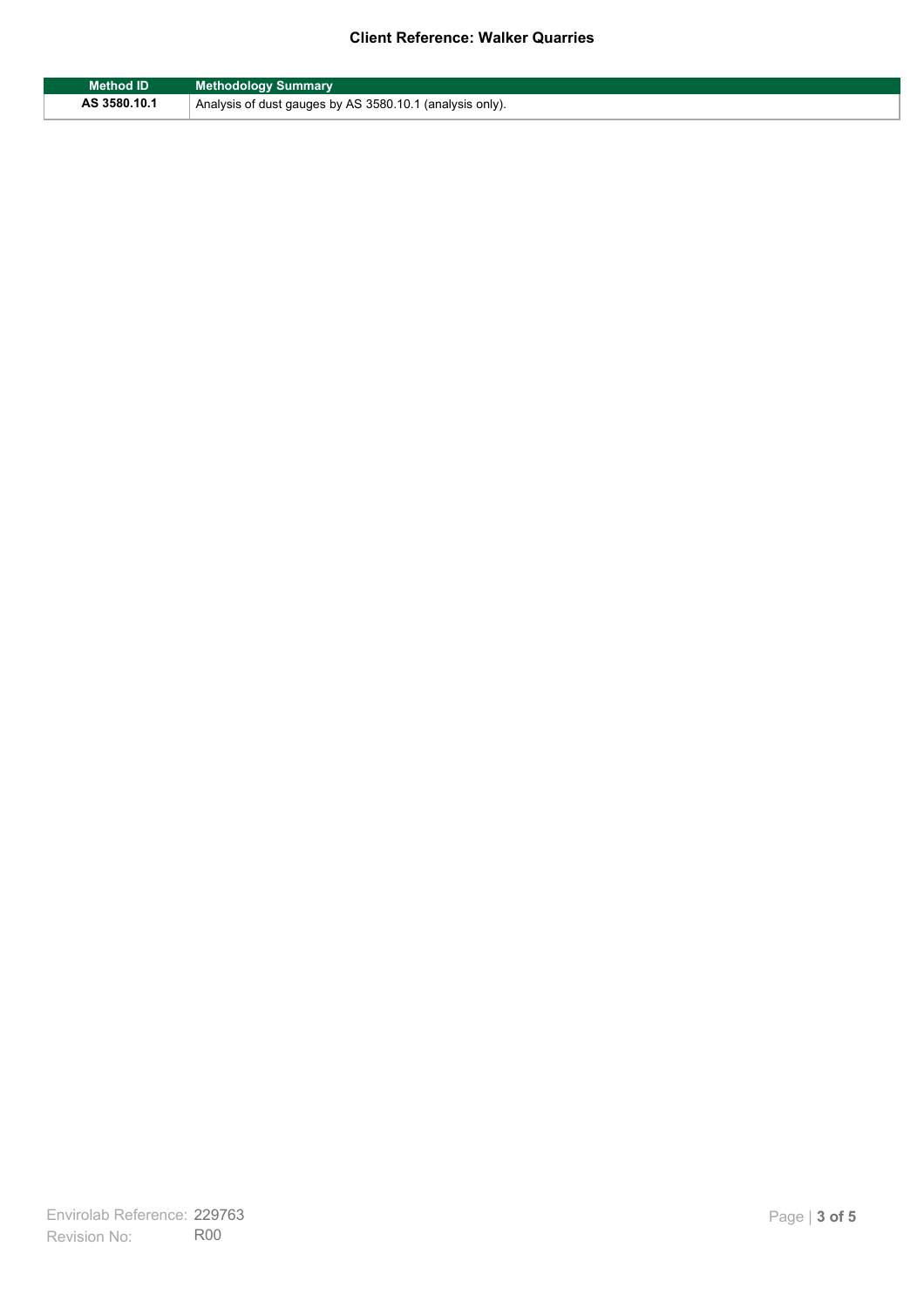#### **Client Reference: Walker Quarries**

| <b>Result Definitions</b> |                                                  |
|---------------------------|--------------------------------------------------|
| <b>NT</b>                 | Not tested                                       |
| <b>NA</b>                 | Test not required                                |
| <b>INS</b>                | Insufficient sample for this test                |
| <b>PQL</b>                | <b>Practical Quantitation Limit</b>              |
| $\prec$                   | Less than                                        |
| $\geq$                    | Greater than                                     |
| <b>RPD</b>                | <b>Relative Percent Difference</b>               |
| <b>LCS</b>                | Laboratory Control Sample                        |
| <b>NS</b>                 | Not specified                                    |
| <b>NEPM</b>               | <b>National Environmental Protection Measure</b> |
| <b>NR</b>                 | Not Reported                                     |

| <b>Quality Control Definitions</b>                                                                                                                                                                                                                      |                                                                                                                                                                                                                                        |  |
|---------------------------------------------------------------------------------------------------------------------------------------------------------------------------------------------------------------------------------------------------------|----------------------------------------------------------------------------------------------------------------------------------------------------------------------------------------------------------------------------------------|--|
| <b>Blank</b>                                                                                                                                                                                                                                            | This is the component of the analytical signal which is not derived from the sample but from reagents,<br>glassware etc, can be determined by processing solvents and reagents in exactly the same manner as for<br>samples.           |  |
| <b>Duplicate</b>                                                                                                                                                                                                                                        | This is the complete duplicate analysis of a sample from the process batch. If possible, the sample selected<br>should be one where the analyte concentration is easily measurable.                                                    |  |
| <b>Matrix Spike</b>                                                                                                                                                                                                                                     | A portion of the sample is spiked with a known concentration of target analyte. The purpose of the matrix spike<br>is to monitor the performance of the analytical method used and to determine whether matrix interferences<br>exist. |  |
| <b>LCS (Laboratory</b><br><b>Control Sample)</b>                                                                                                                                                                                                        | This comprises either a standard reference material or a control matrix (such as a blank sand or water) fortified<br>with analytes representative of the analyte class. It is simply a check sample.                                   |  |
| <b>Surrogate Spike</b>                                                                                                                                                                                                                                  | Surrogates are known additions to each sample, blank, matrix spike and LCS in a batch, of compounds which<br>are similar to the analyte of interest, however are not expected to be found in real samples.                             |  |
| Australian Drinking Water Guidelines recommend that Thermotolerant Coliform, Faecal Enterococci, & E.Coli levels are less than<br>1cfu/100mL. The recommended maximums are taken from "Australian Drinking Water Guidelines", published by NHMRC & ARMC |                                                                                                                                                                                                                                        |  |

2011.